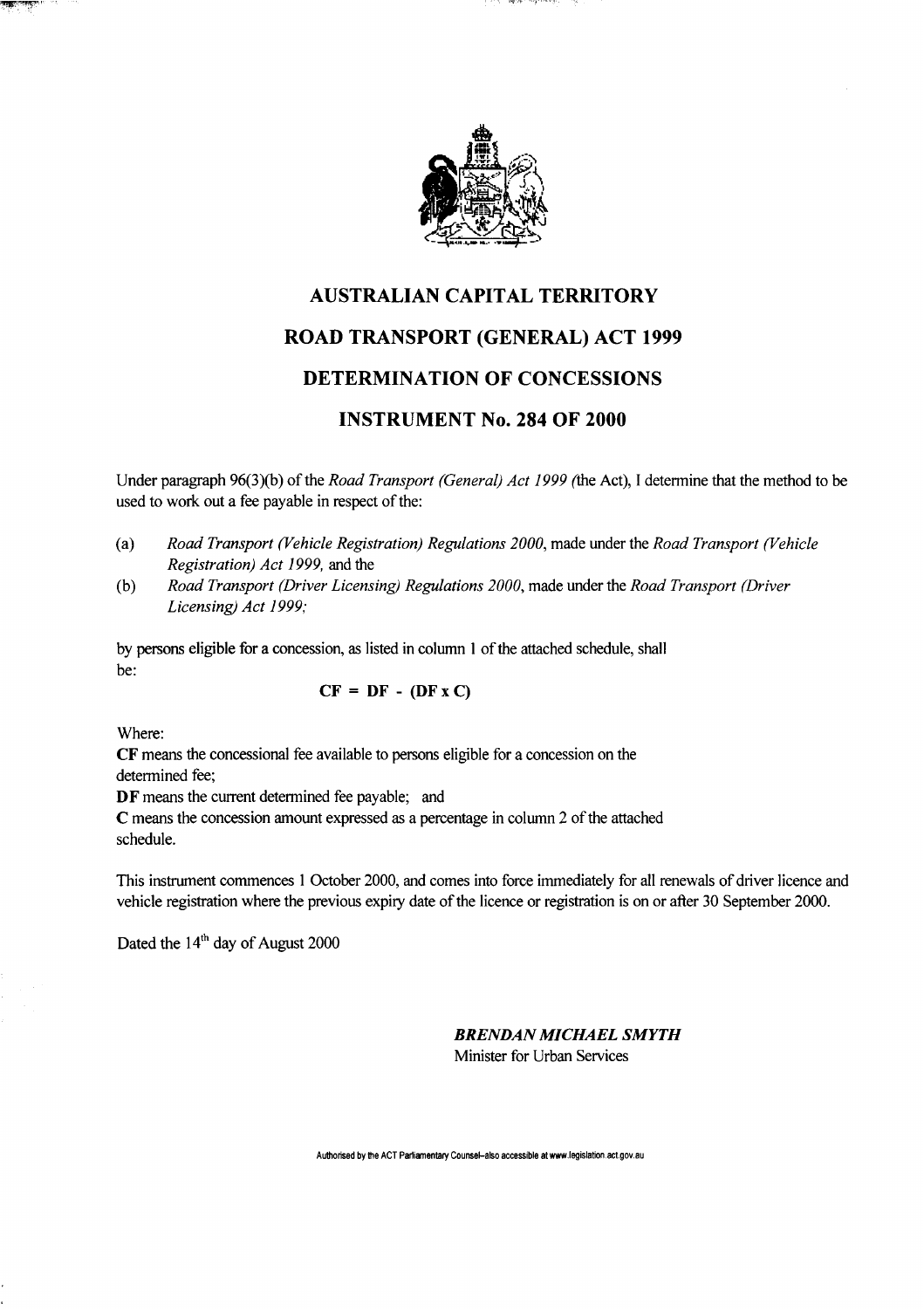## **THIS IS PAGE 1 OF THE SCHEDULE TO THE DETERMINATION MADE UNDER THE ROAD TRANSPORT (GENERAL) ACT 1999 ON THE 14™ DAY OF AUGUST 2000**

| Column <sub>1</sub>               |                                                                                                                  | Column2                | Column3                                                                                                                                                                                                                                                                                                                                        | Column4                                                                                                                                              |
|-----------------------------------|------------------------------------------------------------------------------------------------------------------|------------------------|------------------------------------------------------------------------------------------------------------------------------------------------------------------------------------------------------------------------------------------------------------------------------------------------------------------------------------------------|------------------------------------------------------------------------------------------------------------------------------------------------------|
| Persons eligible for a concession |                                                                                                                  | Level of<br>concession | Type of determined fee the<br>concession is granted on                                                                                                                                                                                                                                                                                         | <b>Number of concessions</b><br>granted                                                                                                              |
|                                   |                                                                                                                  |                        |                                                                                                                                                                                                                                                                                                                                                |                                                                                                                                                      |
| 1.                                | Holders of a current Centrelink or<br>Department of Veterans' Affairs<br>(DVA) pensioner concession card.        | 100%                   | Registration fee payable for a<br>privately registered vehicle such as a<br>passenger car, forward control<br>passenger vehicle, off-road passenger<br>vehicle, a bus or goods carrying<br>vehicle with no more than 4.5 GVM or<br>a goods carrying trailer with no more<br>than 250kg tare mass or 750kg GVM,<br>or a caravan or a motorbike. | For the registration of one<br>vehicle only when<br>registration is issued or<br>renewed in the name of the<br>person entitled to the<br>concession. |
|                                   |                                                                                                                  | 100%                   | Driver Licence fee payable for a<br>provisional or full licence.                                                                                                                                                                                                                                                                               | For the issue or renewal of a<br>provisional or full licence in<br>the name of the person<br>entitled to the concession.                             |
|                                   |                                                                                                                  |                        |                                                                                                                                                                                                                                                                                                                                                |                                                                                                                                                      |
| 2.                                | Holders of a current Repatriation<br>Health Card ('gold card') issued by<br>the Department of Veterans' Affairs. | 100%                   | Registration fee payable for a<br>privately registered vehicle such as a<br>passenger car, forward control<br>passenger vehicle, off-road passenger<br>vehicle, a bus or goods carrying<br>vehicle with no more than 4.5 GVM or<br>a goods carrying trailer with no more<br>than 250kg tare mass or 750kg GVM,<br>or a caravan or a motorbike. | For the registration of one<br>vehicle only when<br>registration is issued or<br>renewed in the name of the<br>person entitled to the<br>concession. |
|                                   |                                                                                                                  | 100%                   | Driver Licence fee payable for a<br>provisional or full licence.                                                                                                                                                                                                                                                                               | For the issue or renewal of a<br>provisional or full licence in<br>the name of the person<br>entitled to the concession.                             |
|                                   |                                                                                                                  |                        |                                                                                                                                                                                                                                                                                                                                                |                                                                                                                                                      |
| 3.                                | Holders of a Seniors Card                                                                                        | 10%                    | Registration fee payable for a<br>privately registered vehicle such as a<br>passenger car, forward control<br>passenger vehicle, off-road passenger<br>vehicle, a bus or goods carrying<br>vehicle with no more than 4.5 GVM or<br>a goods carrying trailer with no more<br>than 250kg tare mass or 750kg GVM,<br>or a caravan or a motorbike. | For the registration of one<br>vehicle only when<br>registration is issued or<br>renewed in the name of the<br>person entitled to the<br>concession. |